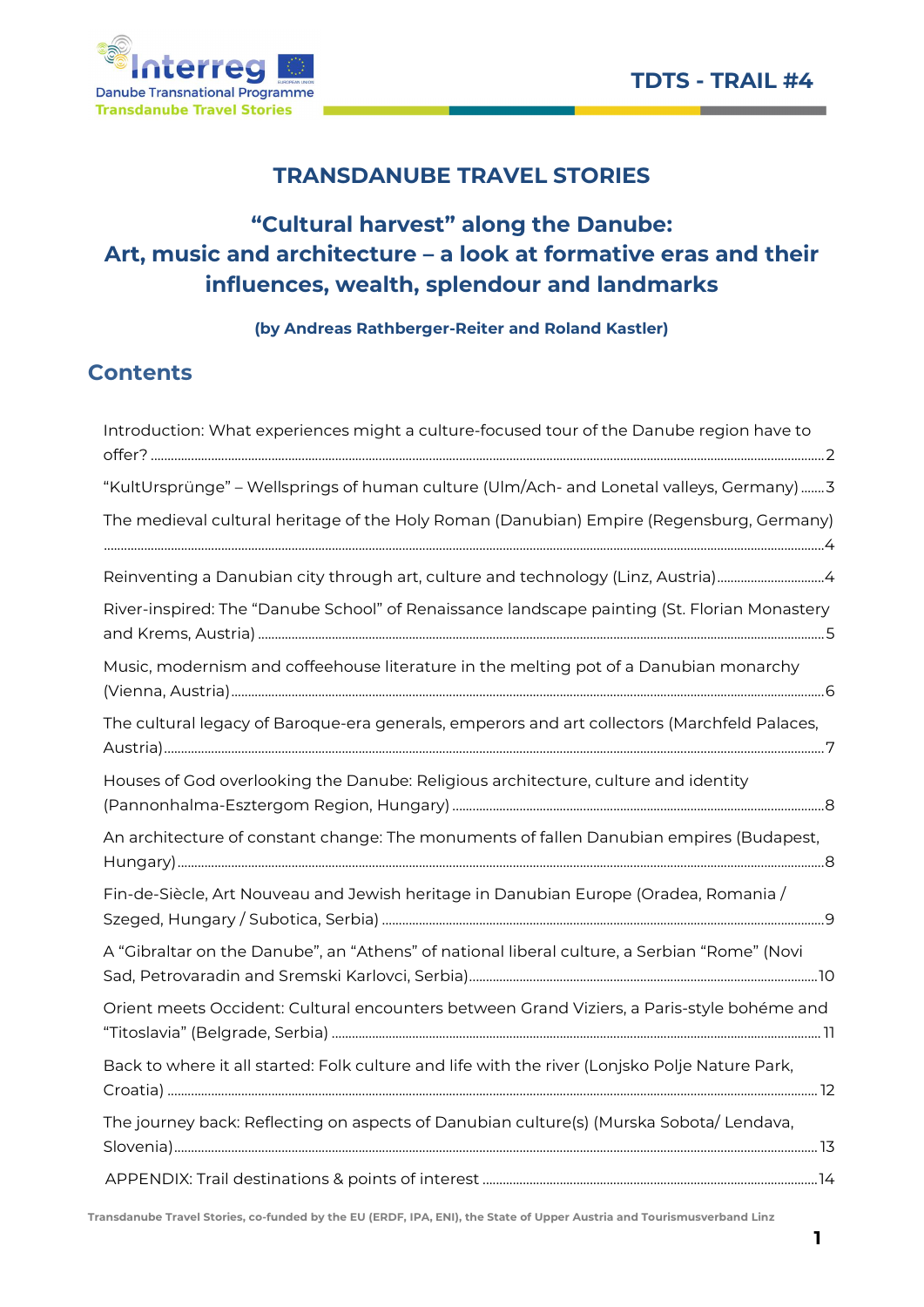



## Introduction: What experiences might a culture-focused tour of the Danube region have to offer?

Cambridge Dictionary lists three main definitions of the word "culture":

- 1. "the way of life, especially the general customs and beliefs, of a particular group of people at a particular time"
- 2. "music, art, theatre, literature, etc."
- 3. "cells, tissues, organs, or organisms grown for […] purposes, or the activity of breeding and keeping particular living things in order to get the substances they produce"

It is easy to see how the first two definitions apply to what culture-focused travellers might experience along the Danube: first because the region has historically been home to an abundance of different ethnic groups, all of which have lived in close proximity to and interacted with one another (and the rest of the world) for centuries; and second, because those same, multiethnic crosswinds created a social, cultural and economic environment that favoured innovation and contributed significantly to the world's great music, art, theatre, literature and architecture. This cross-fertilization of cultures – most famously epitomised by the city of Vienna – can be felt across the Danube region. The area boasts an undeniably rich culture with regard to the first two definitions, a wealth that explains the "gold" colour we've chosen for the Cultural Danube Trail in the context of our project.

But what of the third definition, the one referring to culture in the sense of an organism "grown for a purpose" that enables a harvest of what it "produces"? Did culture in the Danube region not have certain, sometimes lasting effects on places and people, on societies and the course of history? Could there not be what we might call a "cultural harvest", that is something that could be experienced as a product of those processes?

Indeed, not only has life on the banks of the Danube and its many river-facilitated encounters had a profound effect on the culture of this region; those same cultural manifestations have in turn shaped the identities, ideas and world views of the people living here. Part of this "cultural harvest" is a certain outlook on life, a shared history (for better or worse), a commonly-held sense of things being "in constant flow" – but also an enduring cultural and ethnic plurality that has at least partially defied and survived some of history's most brutal efforts to impose the forced homogeneity of "nation states" on a multinational region.

The cultural experience of a distinct **Danubian Europe** - a region demonstrably more resilient than any of the empires that have risen and collapsed here, at once different from and connected to Atlantic Europe and Mediterranean Europe – is something all of Europe and every traveller can benefit from.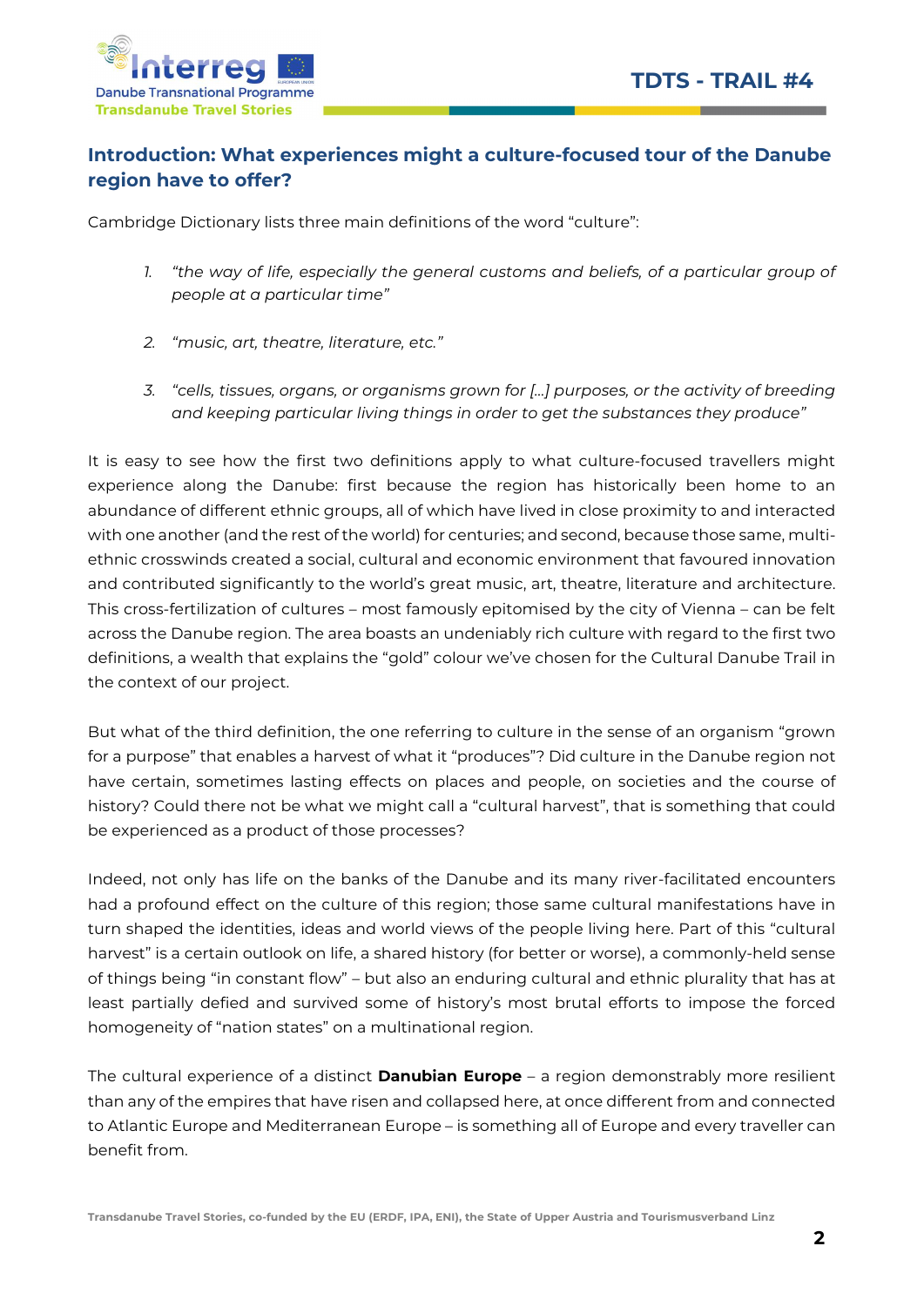

Where else could visitors find the world's oldest flute, or listen to medieval choirs next to a 17thcentury parliament building; where else could they find themselves entranced by a blend of modern technology and art – all part of an effort to revitalize a city that has changed identities at least once every century? In what other region could they discover Chinese influences in Renaissance paintings; discuss literature, philosophy and psychology in a historic coffeehouse; marvel at the art and lifestyle of Baroque country life; explore enmeshed notions of culture, religion and nation; stroll among the monuments of at least three fallen Danubian empires; discover the diversity of Art Nouveau art and architecture; travel from "Gibraltar" to "Athens" on foot; cross bridges between East and West before returning to the culture of everyday life with the river in a wooden house raised on stilts?

Join us on a trail that offers all of that and more. Let the river guide you through a veritable Aladdin's cave of cultural wealth – a treasure trove at the crossroads between Orient and Occident.

## "KultUrsprünge" – Wellsprings of human culture (Ulm/Ach- and Lonetal valleys, Germany)

Before delving into cultural harvests, we must first look at the origins of culture itself. How and when did humans in the Danube area develop early cultural concepts, and how did cultural identities and ideas travel and spread along the Danube?

An area not too far from the source of the river Danube has produced some of the earliest evidence of human creativity anywhere in the world. Listed as a UNESCO World Heritage Site since 2017, a system of caves in the beautiful Ach River Valley came to scientific and public attention after ice age art, musical instruments, and anthropomorphic sculptures were discovered between their walls. The artefacts are between 33,000 and 43,000 years old. Some, including the celebrated "Lion Man" sculpture may be among the world's oldest visual expressions of mysticism and perhaps animist religion. Considered evidence of early humans developing the ability to conceive abstract concepts and complex ideas of an afterlife, god(s) and/or demons, these early religions may well have motivated and provided context for the first music and art creations – the genesis of "culture" as we know it.

Transdanube Travel Stories, co-funded by the EU (ERDF, IPA, ENI), the State of Upper Austria and Tourismusverband Linz Also of interest is the nearby city of Ulm, which contributed significantly to the history of multiethnic settlement along the Danube river: between the 17th and 19th centuries, Germanspeaking, but also Italian, French and even some Spanish settlers collectively referred to as "Danube Swabians" (Donauschwaben) travelled east along the Danube in distinctive wooden river ferries known as Ulmer Schachteln or "box boats", eventually re-settling the sparsely populated areas of the Pannonian basin previously devastated by the Ottoman-Habsburg wars. These unique communities maintained their languages, traditions and dialects over many generations and further enriched the already culturally diverse patchwork of cultures in the Danube region – that is, until they were nearly eviscerated by the radical nationalism and war, ideological conflict, genocides and displacements that ravaged East-Central Europe in the 20th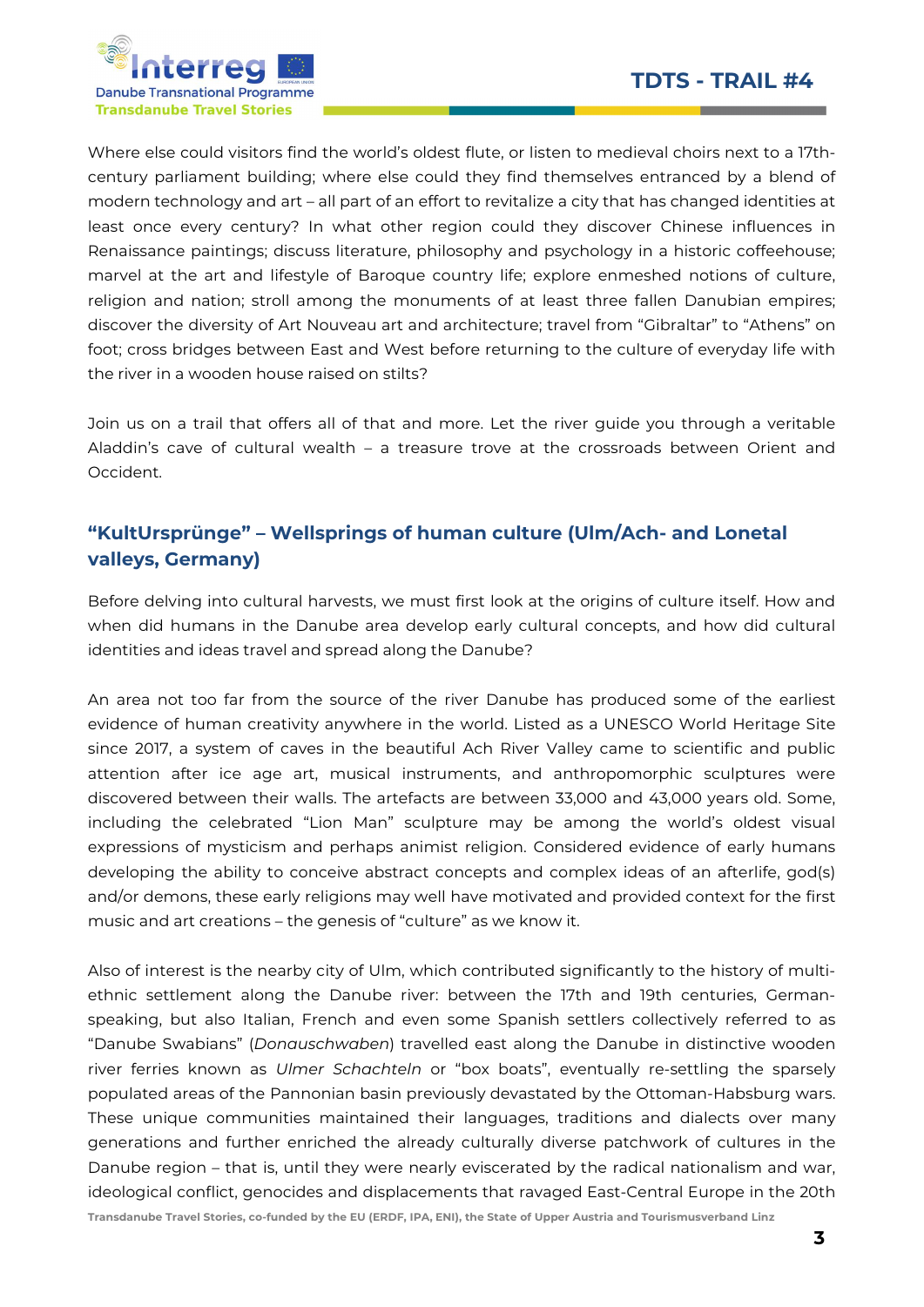

century. A visit to Ulm offers visitors a chance to experience the history and heritage of those settlers, providing insight into the spread of cultural identities and ideas throughout the multicultural Danube area.

## The medieval cultural heritage of the Holy Roman (Danubian) Empire (Regensburg, Germany)

Having explored the emergence of early forms of cultural expression and the spread and intermingling of cultural identities throughout the Danube region, it is worth taking a look at how cultures evolved and grew with multi-cultural Danube empires throughout history, how multicultural influences shaped these empires and were shaped by them in turn. The city of Regensburg offers great opportunities to do just that.

First developed during the Early Middle Ages, the Holy Roman Empire has occasionally, if unofficially, been dubbed "the Holy Roman Empire of the German Nation" and – in the tradition of 19th-century historians projecting "national" identities onto times long before modern nations were conceived as such – even identified as the "First German Reich". At the time of its creation, the Holy Roman Empire was conceived as a universal secular power echoing the sacral universalism of the medieval (Catholic) Church. In practice, it was a multi-ethnic, culturally very diverse network of cities, rural communities, monasteries, bishoprics and land-owning dynasties that connected large parts of continental Europe – a hotchpotch that used the Danube as its most important channel to Eastern Europe and the "Oriental" Mediterranean. Kings and emperors, traders, pilgrims and warriors, Jews fleeing persecution, settlers and enterprising merchants, missionaries, saints and less-than-saintly conquerors travelled back and forth along the Danube, importing and exporting ideas and cultural innovations to and from the Holy Roman Empire.

It is hardly a coincidence that Regensburg, with its strategic Danube location, became one of the Empire's crucial economic, religious and political centres and – eventually – seat of the Perpetual Imperial Diet (Immerwährender Reichstag). Visitors to today's Regensburg can still envision and experience the Danube's significance and contributions to the Holy Roman Empire's medieval cultural heritage. Famed for its curiously "Mediterranean" atmosphere and attitude to life, the city boasts its legacy as a former hub of a multi-cultural empire through architecture (UNESCO World Heritage Site: Old Town of Regensburg with Stadtamthof), music (medieval choral traditions and the Regensburg Early Music Festival), as well as its multi-religious heritage (part of the Jewish Heritage Route).

## Reinventing a Danubian city through art, culture and technology (Linz, Austria)

Culture and identity have never been static in the Danube region. Life along one of Europe's most important waterways, a vital channel for travellers of all kinds throughout history, has meant that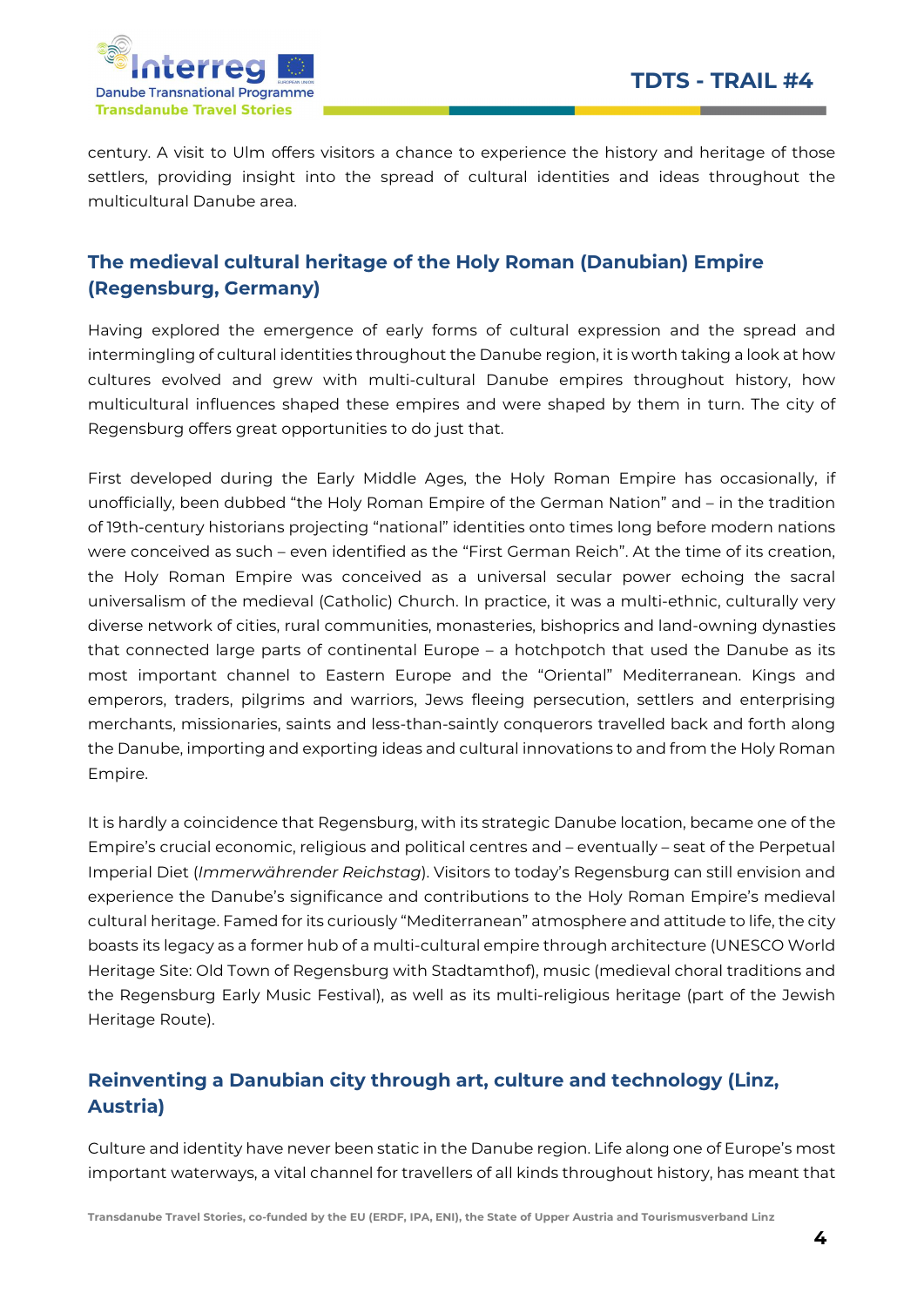

people had to adapt to constantly changing economic and political circumstances – a factor that naturally influenced cultural expression as well.

The old Danube city of Linz has seen many changes and assumed many different roles through its long history. At various times it has served, alternately, as an important trade hub (Celtic iron and salt routes, medieval trade fairs), a glamorous residence for provincial noble families (Renaissance and Baroque old town), as a hub for religious Counter-Reformation activity (churches and former monasteries), as a military fortress protecting the Danube route to Vienna (maximilianic fortifications), as an industrial powerhouse (VÖEST, "Steel City") and – most recently – as a city of culture and technology (European Cultural Capital 2009, Culture Mile along the Danube and Ars Electronica Center). Each of these "reinventions" left their architectural footprint, making Linz the perfect place to get a sense of both the various roles a Danube city can hold and the cultural legacy of those roles.

Linz is also a great place to explore the ways in which culture is not just created in reaction to or as an expression of change, but can itself act as a catalyst and driving force for it. After all, the city's latest incarnation as a capital of culture and technology – a stark contrast to its old image of a grimy industrial town – is the result of conscious decisions by policymakers and support from dedicated artists and innovators, who can be encountered here in person alongside the art and innovations they helped create.

## River-inspired: The "Danube School" of Renaissance landscape painting (St. Florian Monastery and Krems, Austria)

As both an impressive natural phenomenon and an important waterway, the river Danube itself has featured prominently in art and culture, inspiring artists with its striking landscapes and the contacts it facilitated. One of the most obvious examples of this influence is the Danube School.

A circle of artists not just named after, but directly inspired by the Danube, the Danube School of Renaissance painting found its muse in both its beautiful riverside landscapes and the East-West flow of ideas – indeed, art historians have found influences from such faraway lands as China in the compositions of Albrecht Altdorfer and Wolf Huber. Travellers to St. Florian and Krems can immerse themselves in the work of this unique painting tradition, discover its close ties to both the river and the many cultures it connected, but also explore the social and historical context behind this unique and influential group of artists.

Transdanube Travel Stories, co-funded by the EU (ERDF, IPA, ENI), the State of Upper Austria and Tourismusverband Linz The ancient St. Florian Monastery is one of the oldest existing church structures in the entire Danube region. It is also a magnificent place to reflect on art, music and architecture. Its current, Baroque form dates from the early 18th century, when the massive complex was rebuilt to commemorate the integration of the Ottoman Danubian provinces into the Habsburg Empire. The transformation of the ancient monastery into a monumental architectural showpiece of new Baroque aesthetics gave significant impetus to similar projects along the monastic landscape of the Danube. The monastery also houses a prestigious art collection, including some of Europe's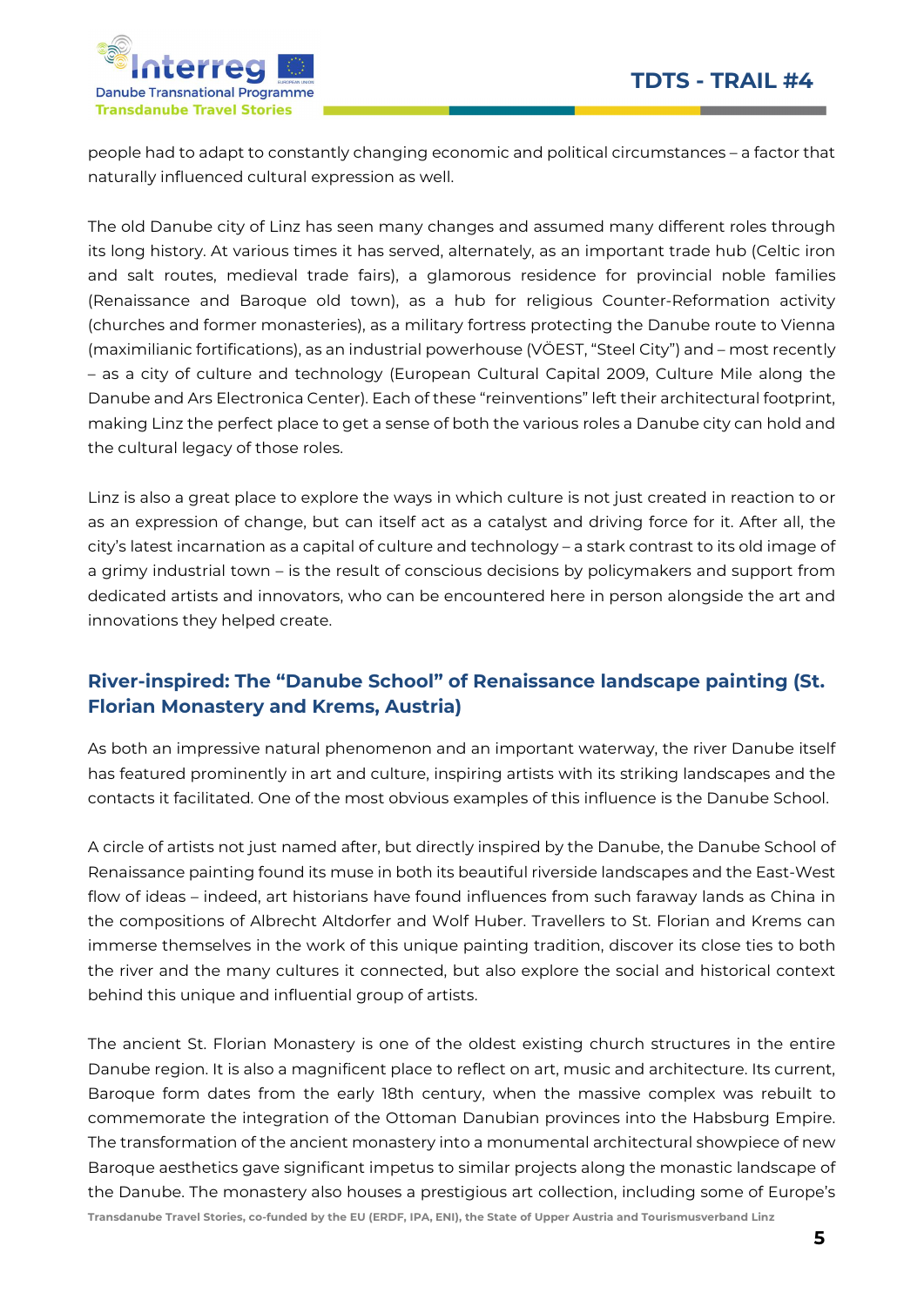

most impressive extant illuminated manuscripts and works by the so-called "St. Florian School" of early 14th-century painters. The latter artists brought a number of exquisite pictorial innovations from the French and English courts to the East. St. Florian's vast trove of early 16thcentury Danube School Renaissance paintings culminates in a luminous painting cycle by Albrecht Altdorfer, a commission for the former Altar of Saint Sebastian.

Having encountered Altdorfer, often considered the father of modern European landscape painting, it seems more than appropriate to bask in the picturesque scenery of the nearby Wachau valley, which is also listed as a UNESCO World Heritage Site. A trip to the old Danube trading city of Krems offers yet another opportunity to engage with the works of the cosmopolitan painters of medieval St. Florian: a visit to their only surviving murals, 14th-century paintings adorning the walls and ceilings of the ancient Göttweigerhofkapelle chapel. The once dominant, medieval Gozzoburg Castle contains even older frescos from the 13th century, many of them documenting the local "zigzag" style. The line between art and landscape does indeed seem to blur in the Wachau. Other must-sees include the State Gallery of Lower Austria and Kunstmeile Krems, an "art mile" of local galleries and museums. Both broaden our experience of specific innovations in art and iconography: creations fuelled and inspired by the Danube river, its landscape and the many influences it facilitated.

## Music, modernism and coffeehouse literature in the melting pot of a Danubian monarchy (Vienna, Austria)

If we are to appreciate the tremendous cultural richness of the Danube region, particularly its current and historical diversity and multi-culturalism, we first have to look at how this pluralism impacted artistic creativity and cultural expression. Though the impact of this multi-ethnic melting pot can be felt throughout the Danube Region, it is most apparent in Vienna.

For several hundred years, Vienna served as the capital of an empire that – even in decline and in the face of destructive national conflicts – acknowledged eleven different national languages in its army regiments. Long before the Habsburgs, medieval Vienna was home to not only a Jewish quarter, but also a Greek quarter, as well as a number of merchants and people of various ethnic backgrounds along the Danube, with some hailing from as far away as the eastern Mediterranean and Middle East. It is hardly surprising that this multi-ethnic metropolis developed a unique dynamic all of its own, one that not only fascinated celebrities like Mark Twain, who visited the city in 1897, but also inspired and shaped the many different ways in which people in Vienna expressed themselves through culture, art, literature and music.

Novelists, journalists and exiled revolutionaries famously debated ideas and world views in the city's many coffeehouses, which – particularly around the turn of the century – fuelled a rich literary tradition that also absorbed and processed psychoanalysis pioneer Sigmund Freud's ground-breaking new insights into the human mind. Fields of study including depth psychology, analytic philosophy, and phenomenology all have their roots in the vibrant intellectual, multicultural climate of fin-de-siècle Vienna.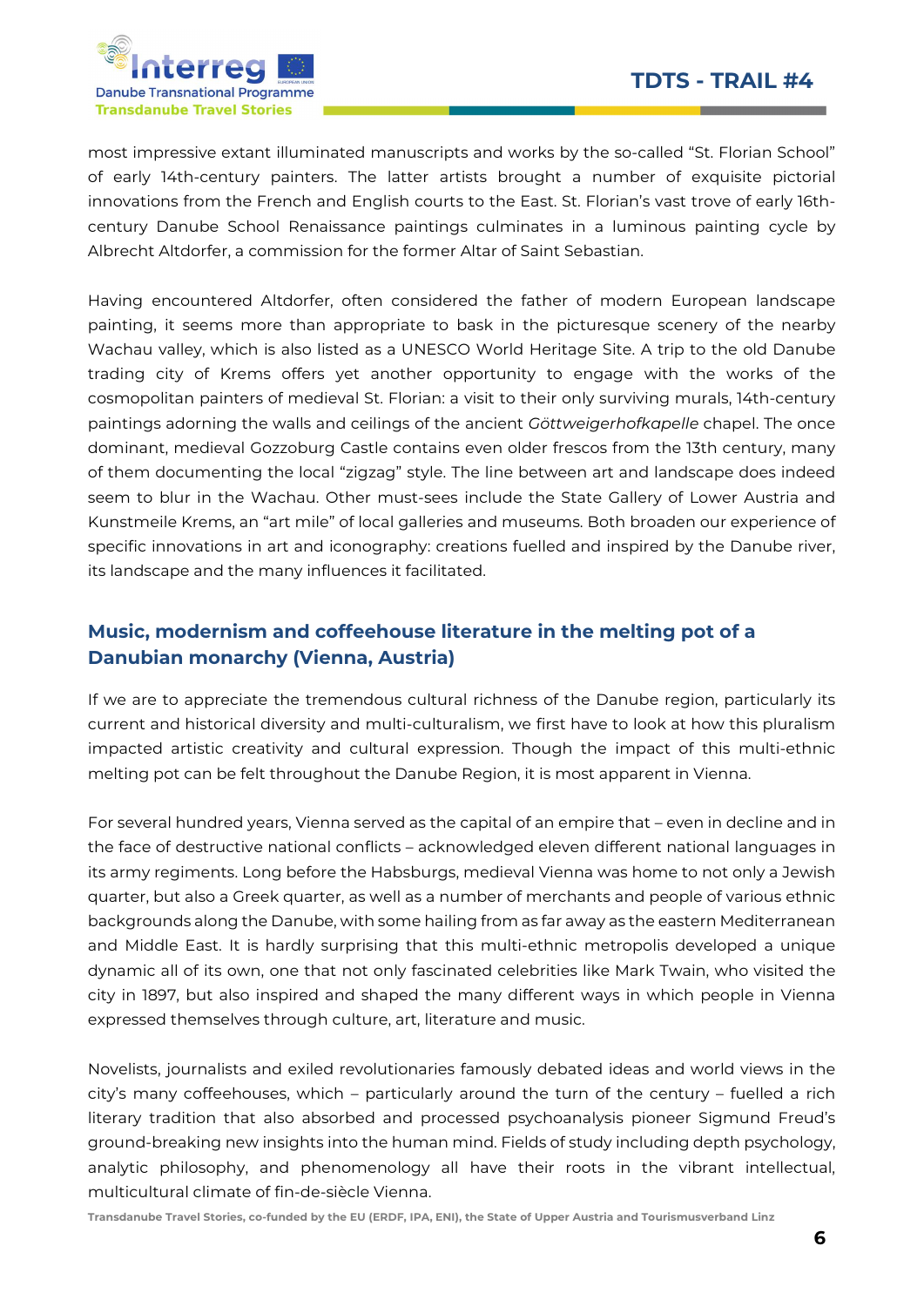

Artists of the Vienna Secession and the Wiener Werkstätte developed their own distinctive variations of Art Nouveau style, drawing inspiration not only from all over Europe, but also from the Far East.

Finally, the famous composers that gave the "world capital of classical music" its reputation were also influenced by encounters with the multi-ethnic musical tradition(s) of the Danube region: Ottoman influences resound in the Turkish marches of Mozart and Beethoven and even in Strauss's celebrated "Radetzky March", just as Slavic, Hungarian and Jewish musical idioms found their way into the opuses of Brahms and Mahler.

Vienna is still unrivalled when it comes to experiencing the cultural fruits of the Danube region's multi-ethnic heritage.

## The cultural legacy of Baroque-era generals, emperors and art collectors (Marchfeld Palaces, Austria)

The word "culture" applies to more than just what is expressed through music, art and literature. The term also encompasses distinct ways of life, customs and traditions that groups of people have developed to fit their circumstances in time, space and society. Indeed, the powerful Danube has affected more than just the fortunes of simple fishermen, boatmen, and others earning their livelihoods from the river landscape. The Baroque era also saw it used as the backdrop and centrepiece of a particular lifestyle of the era's rich and famous.

Shaped by the rivers Danube and Morava (March), the Morava Field or Marchfeld region boasts a uniquely mixed landscape composed of heath, steppe and floodplain forests, which for centuries was considered a particularly attractive spot for the great hunts organised by Austrian and Hungarian nobility. The Marchfeldschlösser or Marchfeld Palaces are a bevy of castles that some of the region's wealthiest noblemen and generals used as elaborate hunting lodges; some were purchased and extended by emperors and empresses.

One palace, Schloss Hof, was purchased by Prince Eugene of Savoy, the Habsburg Empire's most important general and politician in the late 17th and early 18th centuries. The prince conceived it as a model estate that both reflected contemporary ideas and techniques for cultivating the land and also showcased his enormous wealth and sophistication, as it housed parts of his legendary art collection. Another palace, Schloss Eckartsau, shows how the lifestyle associated with these grand, Baroque hunting estates evolved and continued into the early 20th century. Charles I, the last Austrian Emperor, took refuge here at the end of the First World War, retreating one last time into this secluded, feudal world for several months until he and his family were forced into exile in 1919. Schloss Marchegg exemplifies both the decay and ruin some of these beautiful palaces saw in the later decades of the 20th century, but also the possibility of rebirth through culture: the palace – thoroughly renovated and revitalized since 2020 – will host the Lower Austrian State Exhibition in 2022.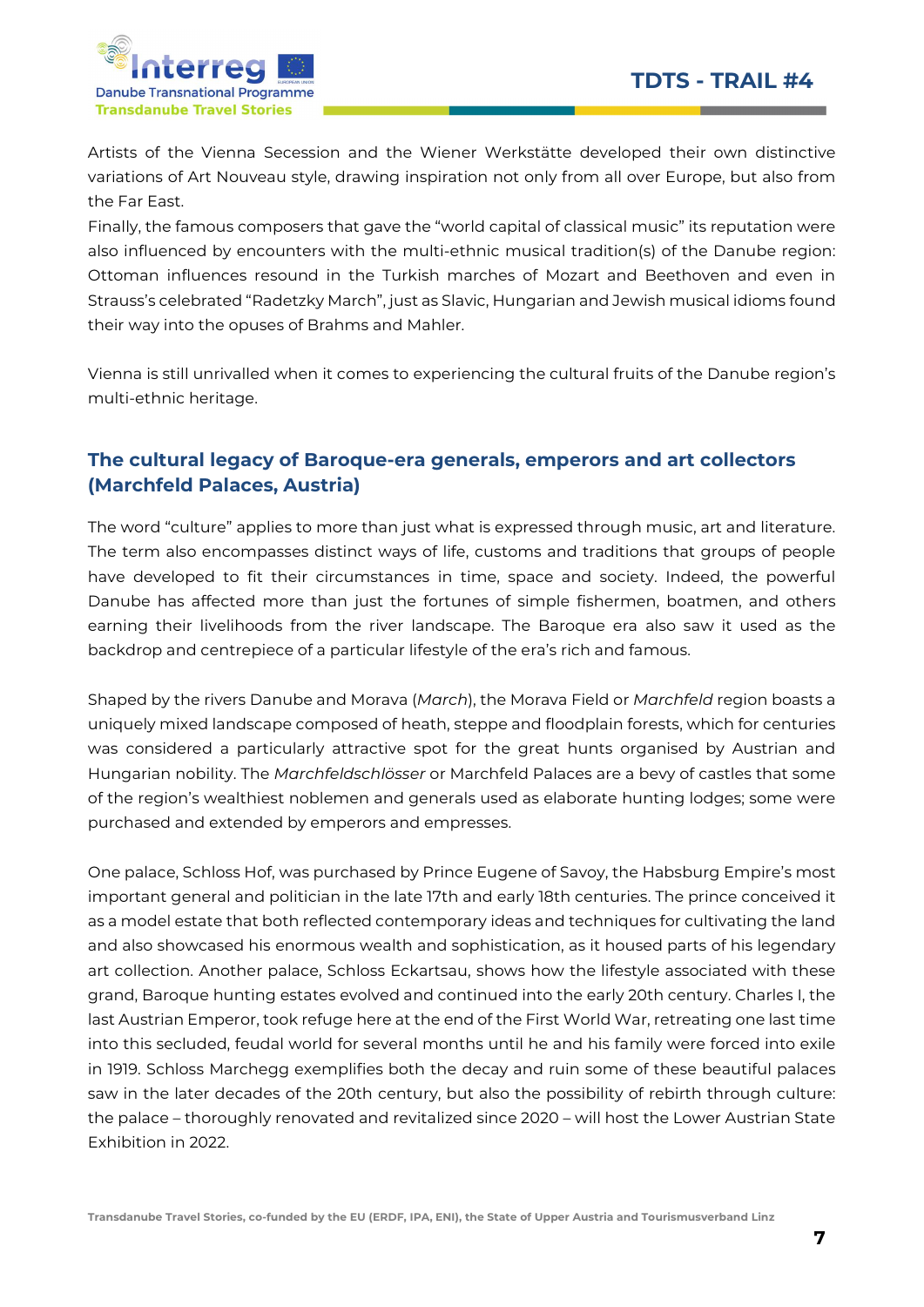

The Marchfeld Palaces are a unique, memorable destination. They are also one of the best possible places to experience the Baroque splendour of an aristocratic lifestyle directly shaped by the Danube.

## Houses of God overlooking the Danube: Religious architecture, culture and identity (Pannonhalma-Esztergom Region, Hungary)

Culture and art along the Danube have often been closely tied to religion and questions of ethnic or national identity. It is important to look at these sometimes inspiring, sometimes problematic interdependencies, as they have integrally shaped the character and culture of Southeast Europe.

The northwestern Hungarian cities of Pannonhalma and Esztergom boast two magnificent religious structures. Both "houses of God" have dramatic locations overlooking the Danube; both have histories and architectures inextricably linked with the river. Pannonhalma Archabbey and Esztergom Basilica are deeply rooted in the medieval genesis of the Kingdom of Hungary and the history of Hungary's conversion to Catholic Christianity around that same time – events that defined Hungarian culture and identity and were impacted in turn by Hungary's Eastern and Western connections through the river Danube. The two sites are charged with both religious significance and Hungarian national meaning.

Known for its magnificent Baroque architecture, Pannonhalma Archabbey, a Benedictine monastery, also features the Millennium Monument, one of seven monuments erected in 1896 to celebrate the millennium of the Magyars' settlement in 896. The church in Esztergom was conceived as a national basilica for the "revived" Hungarian nation of the 1830s and 1840s; its neoclassical architecture and awe-inspiring dome project national pride and confidence. All of these make Pannonhalma and Esztergom exceptional places for travellers interested in the cultural significance of religious and national identity, which are so often intermingled in the Danube region.

## An architecture of constant change: The monuments of fallen Danubian empires (Budapest, Hungary)

Power struggles and other historical winds along the Danube contributed to the rise and fall of several empires, most of them multinational. Like the general shift in social and economic circumstances along the river, these political transformations have also had an impact on art, everyday customs and the cultural heritage of people in the region. This is particularly evident when it comes to architecture, where the monuments of fallen empires stand as testament not only to the ideologies and self-conception of these states, but also to the fact that the shared cultural experiences of Danubian Europe have proven far more robust and enduring than any political or military regime.

Transdanube Travel Stories, co-funded by the EU (ERDF, IPA, ENI), the State of Upper Austria and Tourismusverband Linz The city of Budapest is a wonderful place to engage with this phenomenon. First developed from not one, but two important trade centres connected by Danube ferries at the time of medieval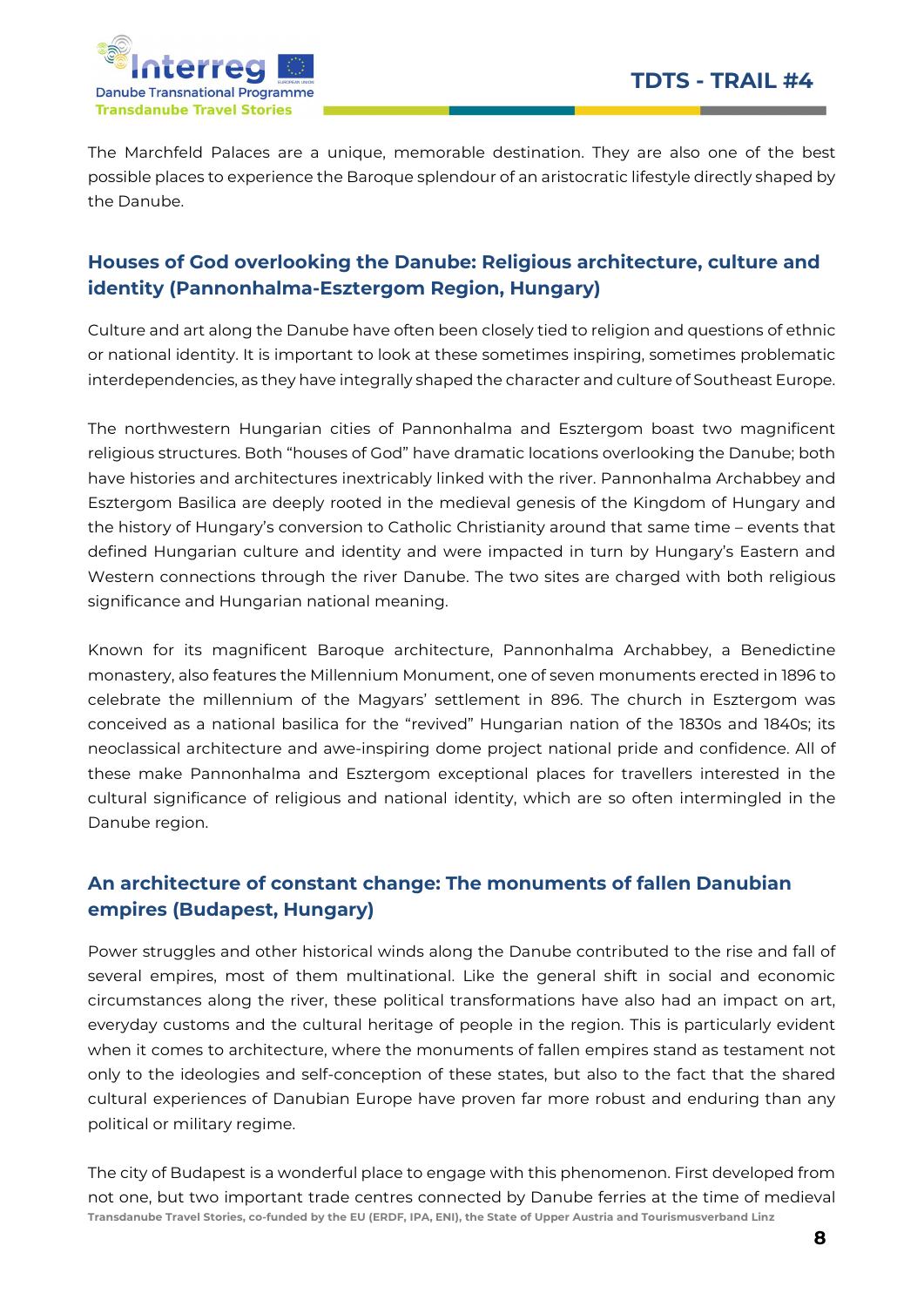

Hungary ("Buda" and "Pest"), Budapest became first the seat of an Ottoman Pasha and provincial capital for 150 years of Ottoman Turkish rule, then a major administrative hub and royal seat at the heart of the multinational Habsburg Empire. It eventually was made capital of a multinational, later national Hungary, which for several decades fell under the Soviet sphere of influence (also called the Soviet Empire) until 1989.

Each of these changing empires has its architectural and cultural marks, legacies, and monuments in Budapest. From the northernmost holy site for Sunni Islam and the "oriental" architecture of its famous public baths (a legacy of Ottoman bathing culture), to the Belle Époque, historicist and Art Nouveau monuments of the Habsburg Empire, to the oppressive atmosphere of the Stalinváros ("Stalintown") tenement buildings – Budapest is a call to ponder how the mighty rise and fall.

At the same time, the multicultural dynamics of the Habsburg Empire infused Budapest with a creative, intellectually fertile atmosphere similar to that of Vienna: ethnic elements in the music of composers Liszt, Bartók and Kodály not only heralded the Hungarian national awakening, they also epitomised the musical emancipation of contemporary composers across the entire Danube region. Likewise, the unique social and cultural dynamics of the late Habsburg Empire fed into the development of unique schools of philosophy and – especially – mathematics, giving rise to a rich cultural and intellectual legacy worth exploring.

## Fin-de-Siècle, Art Nouveau and Jewish heritage in Danubian Europe (Oradea, Romania / Szeged, Hungary / Subotica, Serbia)

One important clue for understanding art and culture in Danubian Europe is the question as to how cultural inspirations and trends not only spread, but were interpreted and adapted to prevailing geographic, social and economical circumstances in different areas of the Danube region. A look at the Danube's vast and varied cultural output suggests that communication about innovations was never one-way from "centre" to "periphery"; it was rather a complex series of interactions and exchange within a creative network wherein all participants influenced one other without becoming completely alike. This is particularly evident if we consider the way Art Nouveau architecture spread throughout the Danube region, resulting in different, regional styles that suited the social and economic circumstances at hand. A closer look at the cities of Oradea (Romania), Szeged (Hungary) and Subotica (Serbia) offers valuable insights into these different variations.

Art Nouveau and fin-de-siècle architecture entered the provinces of Transylvania, Pannonia and Vojvodina in the late 19th and early 20th centuries. The architectural styles were regarded as an expression of cultural connections to global trends and technical innovations from the glittering metropolises of a multicultural Danube Empire and beyond, but they also showcased the wealth and taste of confident local elites who saw no reason why their prosperous cities should not both adopt these innovations and contribute to their evolution with distinct local styles.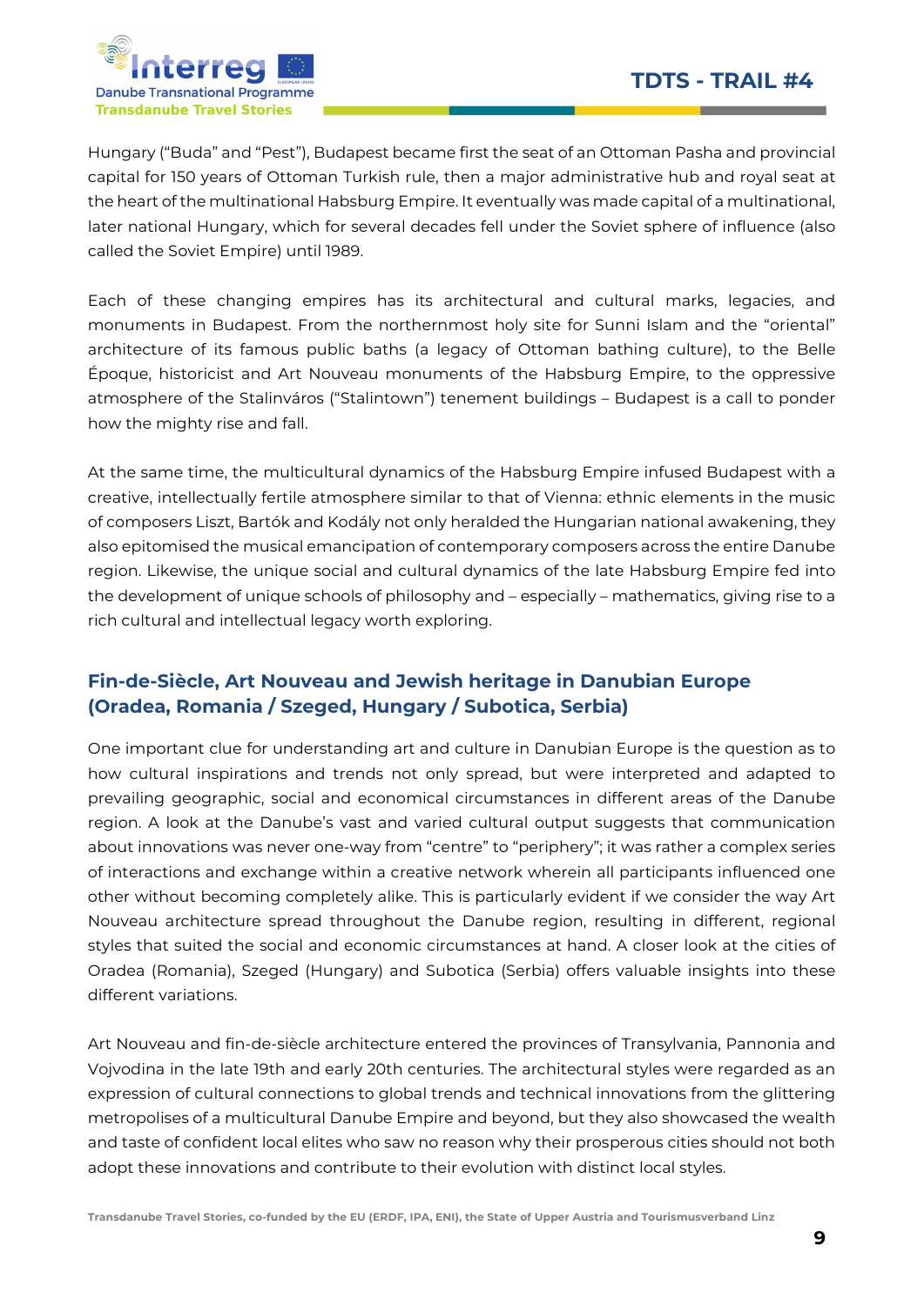

Modern Oradea has its genesis in the 18th century, when the fortress town's military legislature created exemptions to the anti-Jewish settlement laws found in most Habsburg towns and cities at that time. Persecution of Jews in Poland attracted (mostly poor) Jewish migrants to Oradea, where they filled a structural need for skilled traders and merchants, eventually forming a prosperous new economic elite. This new elite – still perceived as ethnically and religiously different from the old, established, Hungarian elite – embraced different, modern architectural trends for their family residences, often as an expression of their own wealth and cultural refinement. The trend led to the construction of a number of fine buildings in the classic and late Art Nouveau, Hungarian Secession and Jewish Modernist styles. As the city's more traditional, non-Jewish elites maintained their influence and more conservative tastes, the public buildings erected in Oradea around the turn of the century favoured Historicism over Art Nouveau, creating structures more akin to the Imperial-era buildings along the Ringstrasse in Vienna.

Szeged began the 19th century as a typical, prosperous trade city with a largely Hungarian population and few ethnic minorities. When old Szeged was almost completely destroyed by the catastrophic Tisza river flood of 1878, wealthy Hungarian investors contributed heavily to a massive rebuilding programme. The investors harboured something of a liberal, progressive spirit and – once they had established themselves – brought Art Nouveau architecture to Szeged, but without feeling the need to distance themselves from the older Historicist style. This ethnically homogenous elite created public buildings and representative squares boasting magnificent examples of both Art Nouveau and Historicist structures, with some featuring a mix of the two known as "fin-de-siècle" architecture.

Nineteenth-century Subotica was ethnically more diverse than either Oradea or Szeged, featuring no clear majority but a mix of ethnic groups including Hungarians, Serbs, Croats, Bunjevaci and Roma. Consequently, the Gründerzeit – or economic boom period in 19th-century Germany and Austria before the great stock market crash of 1873 – saw an ethnically-mixed Subotican elite commission buildings in the modern Art Nouveau style, many of which show ethnically-influenced forms and even colours.

A visit to the cities of Oradea, Szeged and Subotica allows travellers to understand not only why, when and how Art Nouveau reached this part of Danubian Europe, it also gives insight into three completely different circumstances, exposing them to various manifestations of this cultural style and often distinctly regional interpretations of it.

## A "Gibraltar on the Danube", an "Athens" of national liberal culture, a Serbian "Rome" (Novi Sad, Petrovaradin and Sremski Karlovci, Serbia)

Throughout the 19th century, Danubian art and culture developed in a field of tension between the conservative, imperial multinationalism of Austria-Hungary and the reformist liberal nationalism embraced by the merging bourgeoisies of most nations within the Habsburg Empire. Anyone wishing to understand their impact on culture would do well to visit Novi Sad, Petrovaradin and Sremski Karlovci in modern-day northwest Serbia. For more than two centuries,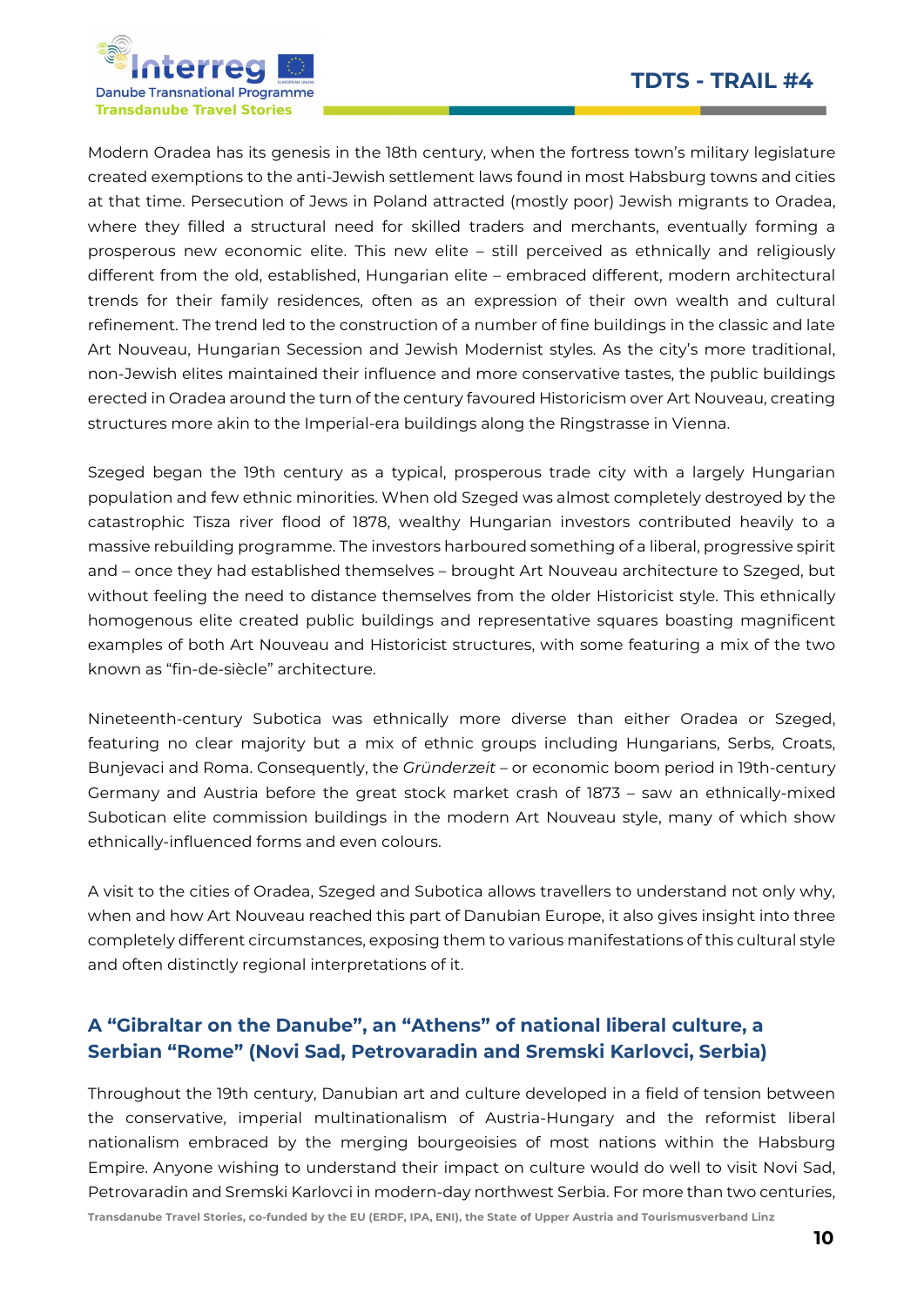

these three towns sat at the heart of "Austrian Serbia" between the Danube and Sava rivers; the area grew politically separate and culturally distinct from the first Ottoman-controlled, then semiindependent and eventually independent Principality and Kingdom of Serbia centred on Belgrade. Together, these three places represent three very different aspects of multinational imperialism, national liberalism and the conservative, national-religious power of the Orthodox Church, all of which shaped cultural developments in this part of Danubian Europe.

Conquered by Austrian forces under the command of Habsburg general Prince Eugene of Savoy in 1692 and 1716, Petrovaradin Fortress, nicknamed "Gibraltar on the Danube", became the largest defensive structure along the military frontier. Controlled directly by the military rather than local civil authorities, its architecture is a testament to Imperial ambitions to dominance over the Danube, as it literally overshadows the civilian settlement on the other side of the river.

Historically situated opposite Petrovaradin on the other bank of Danube, Novi Sad was declared a "free royal city" and rapidly became the largest urban community of Serbs in the Habsburg Empire. Home to a civilian, liberal-national bourgeoisie, Novi Sad turned into a cultural and intellectual touchstone of the Serb nation – for a long time outshining anything Belgrade had to offer – earning it the moniker "Athens of the Serbs" in the 19th century. Indeed, the local Matica Srpska cultural club and library, which still exists today, played an important role in the codification of the written Serb / Serbo-Croat language under Austrian patronage.

The nearby town of Sremski Karlovci is where the "Treaty of Karlowitz" sealed the Habsburg conquest of previously Ottoman-controlled territories along the Danube in 1699, but its significance goes far beyond that: Besides building a chapel on the spot where the historic agreement was negotiated, the Habsburgs also established Sremski Karlovci as the seat of an orthodox archdiocese. Hints of the dual role this archbishop held as both spiritual and political head of the Austrian Serbs can still be felt in the Baroque style atmosphere of the town's church and cathedral district, but also with a look at the richly endowed Museum of the Serbian Orthodox Church, also called the Treasury, located in the summer residence of the Serbian Patriarch. Sremski Karlovci was regarded as the provincial "Rome" of Orthodox Serbs living in the Habsburg Monarchy.

## Orient meets Occident: Cultural encounters between Grand Viziers, a Parisstyle bohéme and "Titoslavia" (Belgrade, Serbia)

Scholars and historians often point to the significance of the river Danube as a connecting link between cultures – its role as a "bridge" between Orient and Occident, East and West. Be it Latinspeaking Western Europe and the Greek-speaking East during the Middle Ages; the Catholic Habsburg Monarchy and a Muslim Ottoman Empire in the early modern period; or capitalist and communist spheres of influence in the second half of the last century. The river has always connected people and maintained everyday economic and cultural contact at some level, even in times of "Cold War" and "Iron Curtains".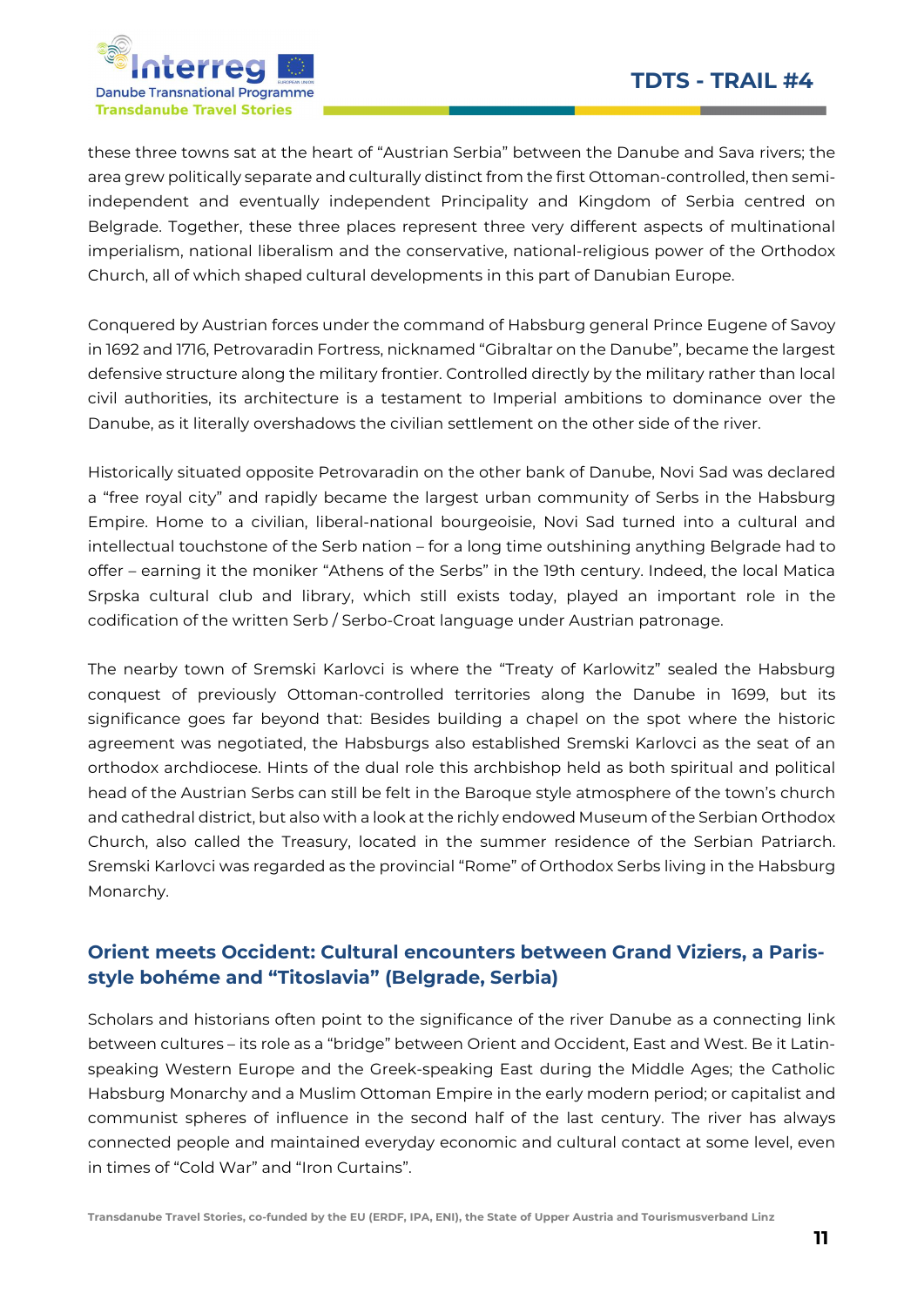

Located directly on the Danube, the easternmost stop on our cultural route is a place that served as precisely this kind of bridge for many centuries – a city that changed its primary affiliation so many times that it is impossible to call it either Western or Eastern per se: Belgrade.

While Ottoman türbe mausoleums in the city's fortified Kalemegdan district make it easy to imagine when Belgrade was an important stronghold for the Empire's Danube territories (the end of that reign is immortalised in the popular Austrian song "Prinz Eugen, der Edle Ritter"), the architecture of the city's elegant, late 19th-century boulevards and bohemian Skadarlija quarter reflect the Kingdom of Yugoslavia's strong cultural and political affinity to France and Western Europe in the 1920s, when Belgrade was known as the "Paris of the Balkans". Also remarkable are the post-1946 buildings, monuments and museums built during the second Yugoslavia (also locally referred to as "Titoslavia"), which show a communist aesthetic marked by a distinct regional flair – a reflection of the state's political and ideological attempt to find its place "between East and West" –, and the Temple of Saint Sava and the nearby Karađorđe Monument (both substantially renovated between 2001 and 2019), which show the growing importance of Orthodox, Eastern cultural aspects for post-communist Serb identity.

All of this makes Belgrade a perfect place for travellers to immerse themselves in the cultural East-West dualism of Danubian Europe, which can just as easily be interpreted as a boon to or a handicap for cultural self-expression.

## Back to where it all started: Folk culture and life with the river (Lonjsko Polje Nature Park, Croatia)

Returning to the dictionary definition of culture as "the way of life […] of a particular group of people at a particular time", it is worthwhile to imagine the immediate ways in which living with the Danube, a region once dominated by the river's many tributaries and dense floodplain forests, impacted the everyday lives of villagers, fishermen and farmers and – in some cases – continues to do so today. There are a number of places along the Danube where this close connection between nature and culture can still be felt.

One of them is situated alongside one of the river Danube's most important tributaries. The floodplains of the Sava river – particularly the alluvial forests, wetlands and pastures protected by the Lonjsko Polje National Park – offer a rare glimpse of unspoilt nature and wildlife, but also of the sturdy and beautiful Posavac horses traditionally bred in this region. The area features traditional villages with centuries-old, wooden houses raised on stilts, offering insight into the region's lifestyle and traditional folk culture. What better end to our trail than a look at where it all started, with authentic forms of everyday culture and architecture shaped by people living immediately by and with the river. Experience the rich culture along the Danube and its tributaries!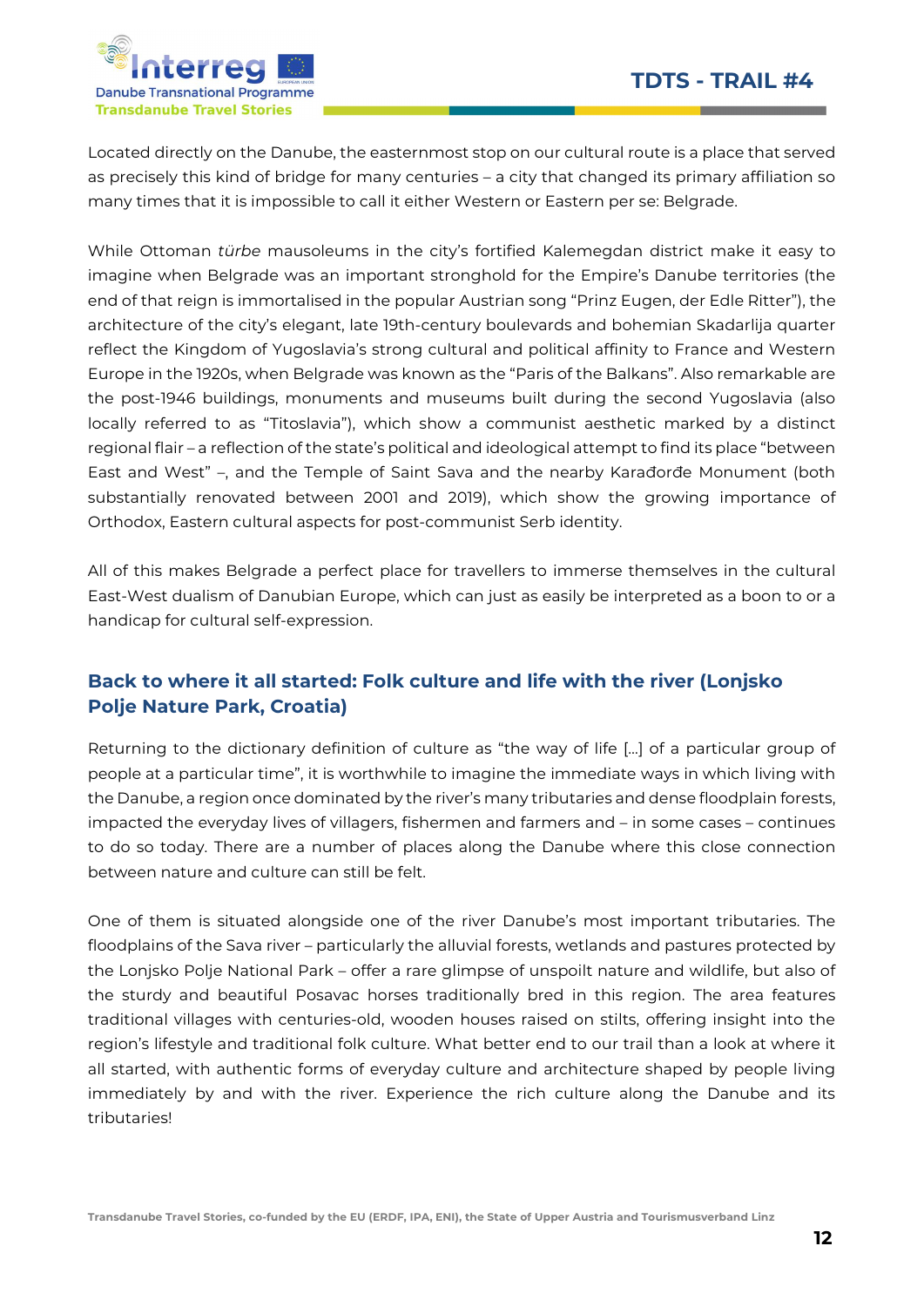

## The journey back: Reflecting on aspects of Danubian culture(s) (Murska Sobota/ Lendava, Slovenia)

A journey back towards the northwest offers a chance to stop at Murska Sobota (Slovenia) and Lendava (Slovenia) – both wonderful places to reflect on the aspects of Danubian culture(s) we encountered on our trail. A user-directed app developed by our partners at the Jewish Heritage Route can guide visitors to sites that form the legacy of local Jewish communities, including a synagogue and an old Jewish cemetery in Lendava. Murska Sobota boasts several examples of Art Nouveau architecture along with a number of other impressive secular and ecclesiastical structures (Evangelical Church, Murska Sobota Castle, Rakičan Castle).

Visitors completing our trail come away with countless new experiences and ideas – an inspirational treasure trove that echoes that of the many merchants, missionaries, conquerors, artists and artisans, kings and migrants who travelled Danubian Europe in times past. To visit this unique river connecting East and West is to immerse oneself in untold cultural richness, wealth and diversity. May that experience be our own "cultural harvest".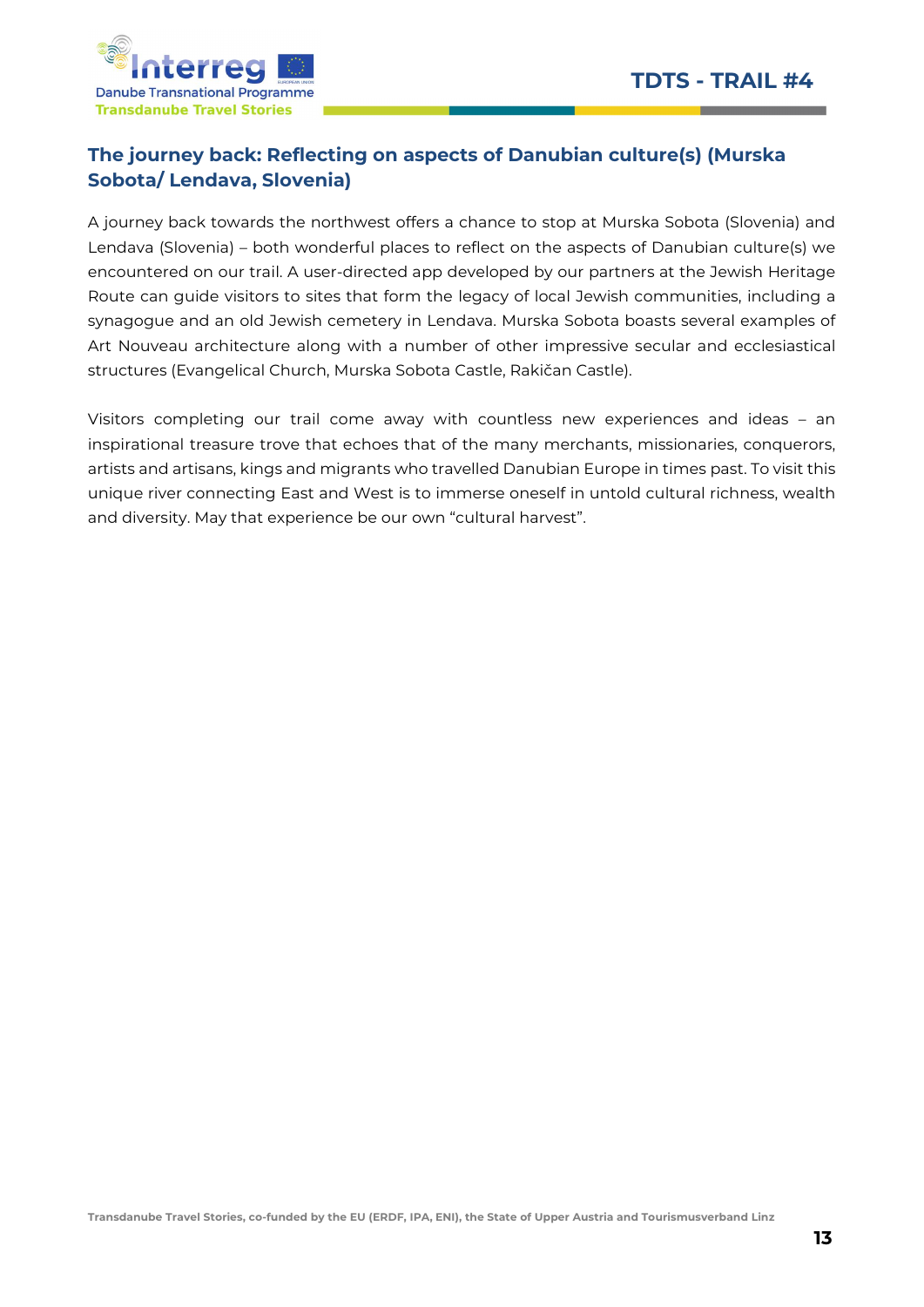



# APPENDIX: Trail destinations & points of interest



#### "KultUrsprünge" – Wellsprings of human culture (Ulm/Ach- and Lonetal valleys, Germany)

Exploring the "wellspring of culture": ice-age caves and artefacts in the Ach- and Lonetal valleys Listed as a UNESCO World Heritage Site since 2017, the prehistoric caves of the Achtal and Lonetal valleys came to scientific and public attention after ice-age art, musical instruments, and anthropomorphic sculptures were discovered in their walls. The artefacts are between 33,000 and 43,000 years old. Some, including the celebrated "Lion Man" sculpture, may be among the world's oldest visual expressions of mysticism and perhaps animist religion. Ideas for experiences: guided cave tours, hikes, museum visits (Urgeschichtliches Museum **Blaubeuren / URMU** museum of prehistory), workshops

#### Multiculturalism and art: Danube-Swabian Central Museum (DZM), Ulm

The **Danube-Swabian Central Museum (DZM)** sheds valuable light on the history and nearly-lost culture of these communities. Exhibits include ethnographic artefacts and recorded interviews, but also paintings and other artworks by artists with a Danube-Swabian background. A veritable treasure trove of culture in all its manifestations.

Ideas for experiences: A chance to meet Danube-Swabians, artist-led workshop, culinary experience with an opportunity to sample Danube-Swabian specialities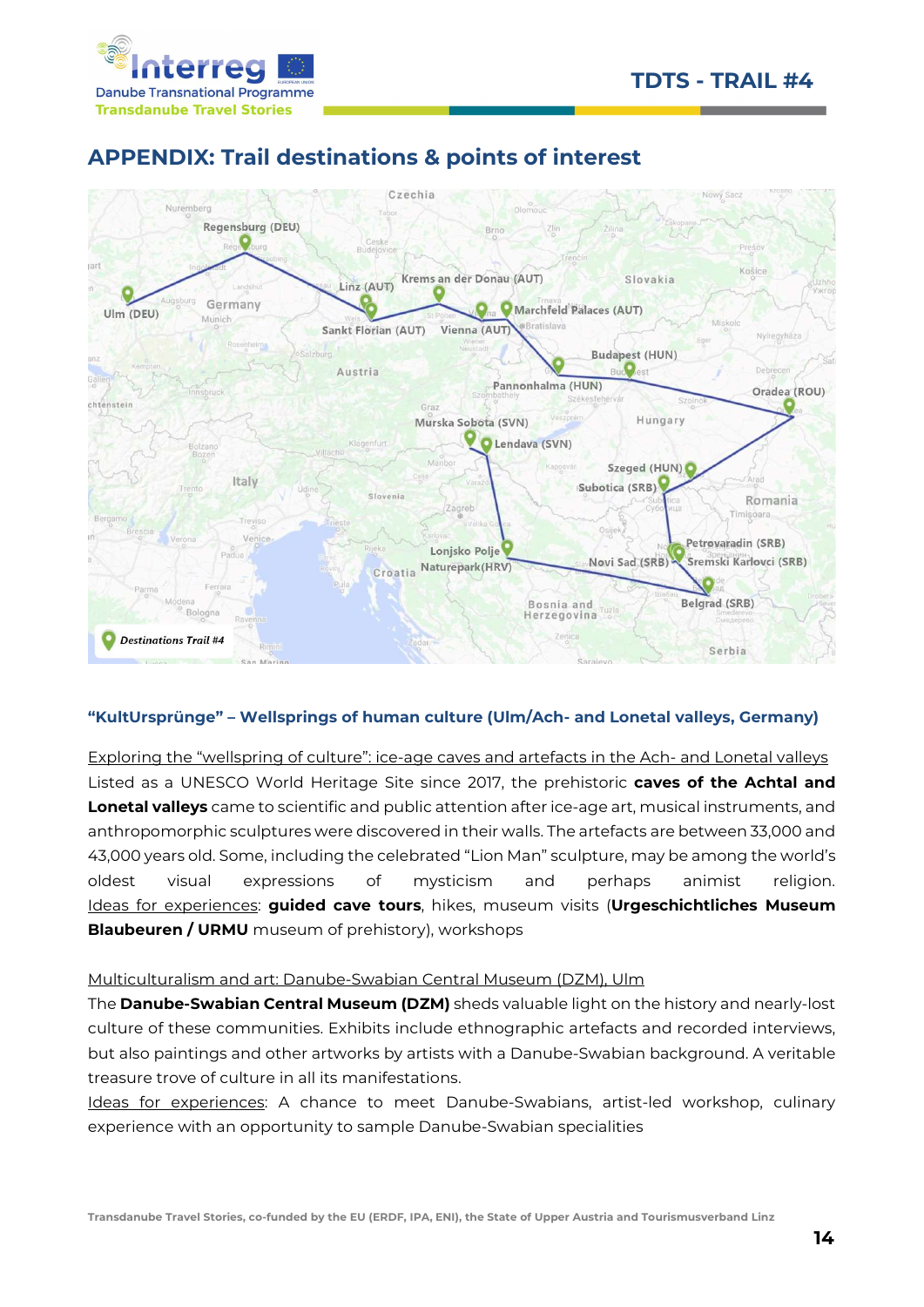

Experience culture as an expression of civic pride and wealth: Theater Ulm, Germany's oldest existing municipal theatre

Guided tour of Theater Ulm, Germany's oldest existing municipal theatre. See a performance (ideally a play that fits our theme).

#### The medieval cultural heritage of the Holy Roman (Danubian) Empire (Regensburg, Germany)

Witness the architecture of a medieval Danubian metropolis – Regensburg's Old Town Regensburg Cathedral, Stone Bridge, Old Town Hall and "Perpetual Diet", medieval towers and squares …

Explore the Jewish heritage of a medieval Danubian metropolis Document Neupfarrplatz, gothic synagogue, Mikveh, "City Map: Jewish Heritage uncovered" by Jewish Heritage Route

Hear the musical legacy of a medieval Danubian metropolis Regensburger Domspatzen, Tage Alter Musik old music festival, Cantabile Regensburg choir ensemble, etc. – concerts in the cathedral

#### Reinventing a Danubian city through art, culture and technology (Linz, Austria)

Experience the many faces of a changing city Architectural vestiges of Linz's various different "incarnations": its Renaissance and Baroque Old Town, churches and former monasteries, maximilianic fortifications, VÖEST, Culture Mile along the Danube, Ars Electronica Center

The rebirth of a "dirty industrial town" through art and culture: the legacy of "Linz '09" Encounters with young artists and contemporary art …

Culture and technology: experiencing innovation

Examples of the connection between cultural and technological innovation; Lentos Art Museum, Ars Electronica, Brucknerhaus, Musiktheater; meet with music students or the director of the Linz music university; concerts, etc…

#### The "dark side" of a cultural capital

"Hitler's Linz": Adolf Hitler's project and attempt to create a city of mausoleums and museums through a Europe-wide programme of purchasing and stealing art. The project led, among other things, to cruel exploitation at the granite quarries of Mauthausen concentration camp. Special guided tour that includes visits to the Brückenkopfgebäude bridgehead buildings, Nibelungen Bridge, "Hitlerbauten" residential buildings, etc.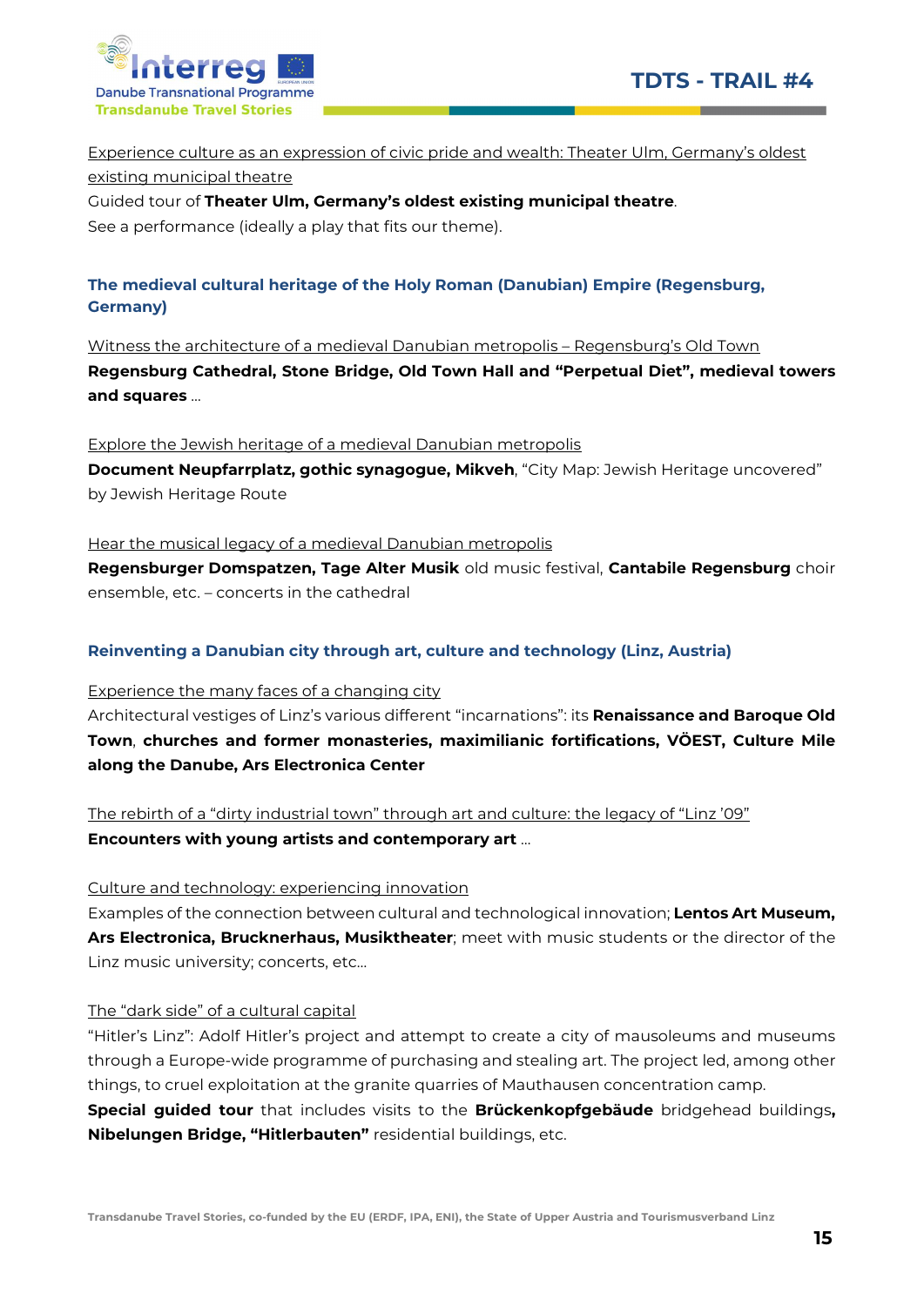

#### River-inspired: The "Danube School" of Renaissance landscape painting (St. Florian Monastery and Krems, Austria)

## St. Florian Monastery – explore "Danube School" painting with a special guided tour that includes a non-public art collection

Baroque architecture and art celebrating Habsburg conquests along the Danube; patronage of composer Anton Bruckner at the Monastery of the Canons Regular of St. Augustine's Order; a look at the St. Florian Monastery art collection including illuminated manuscripts, an enormous Bible from the end of the 11th century, early 14th-century works by the so-called "St. Florian School" of painters (a group of artists credited with bringing pictorial innovations from the French and English courts to the East), and a vast **collection of "Danube School" Renaissance paintings** from the early 16th century, culminating in Albrecht Altdorfer's monumental masterpiece: a commissioned cycle of paintings for the former **Altar of Saint Sebastian**.

# Krems and the Wachau – see the landscape that inspired the Danube School and other

## Danube-related innovations in art and iconography

Breath-taking views of the nearby Wachau valley, murals by the French-inspired St. Florian School of painters in the 14th century (Göttweigerhofkapelle), medieval Gozzoburg castle with its Italian-inspired 13th-century frescos, State Gallery of Lower Austria and Kunstmeile Krems "Art Mile".

## Music, Modernism and coffeehouse literature in the melting pot of a Danubian monarchy (Vienna, Austria)

## Delve into the world of Viennese coffeehouse culture with readings from literature, philosophy and psychology

Special readings from books and texts by Viennese novelists, poets, philosophers and psychologists, organised and held in the unique atmosphere of historic coffeehouses.

## The world at home – at home in the world: explore the multicultural influences and innovations of Viennese Modernism and Art Nouveau

Combining visits to Vienna's grand ethnographic collections (**Weltmuseum, MAK**) with other experiences related to Viennese art (MAK, Wiener Werkstätte, Secession, Belvedere, artists Schiele, Klimt, Otto Wagner, etc.

#### A new, more personal experience of the "musical capital of the world"

Not just with classical concerts at the Vienna State Opera etc., but also in **private concerts,** guided tours and personal talks with dramaturges and composers with expertise, insights and – occasionally – a humorous, personal touch to share.

A presentation of Danube-related songs and compositions including "The Blue Danube" and "Danube Mermaid" by Johann Strauss II, "Drunt in der Lobau" by Heinrich Strecker, Danube references in operettas such as "Countess Maritza", "Drei von der Donau", etc.

#### Possible museums of interest: Haydnhaus, Mozarthaus, Beethoven Museum, Johann Strauss Apartment, Schönberg-Haus Mödling, Haus der Musik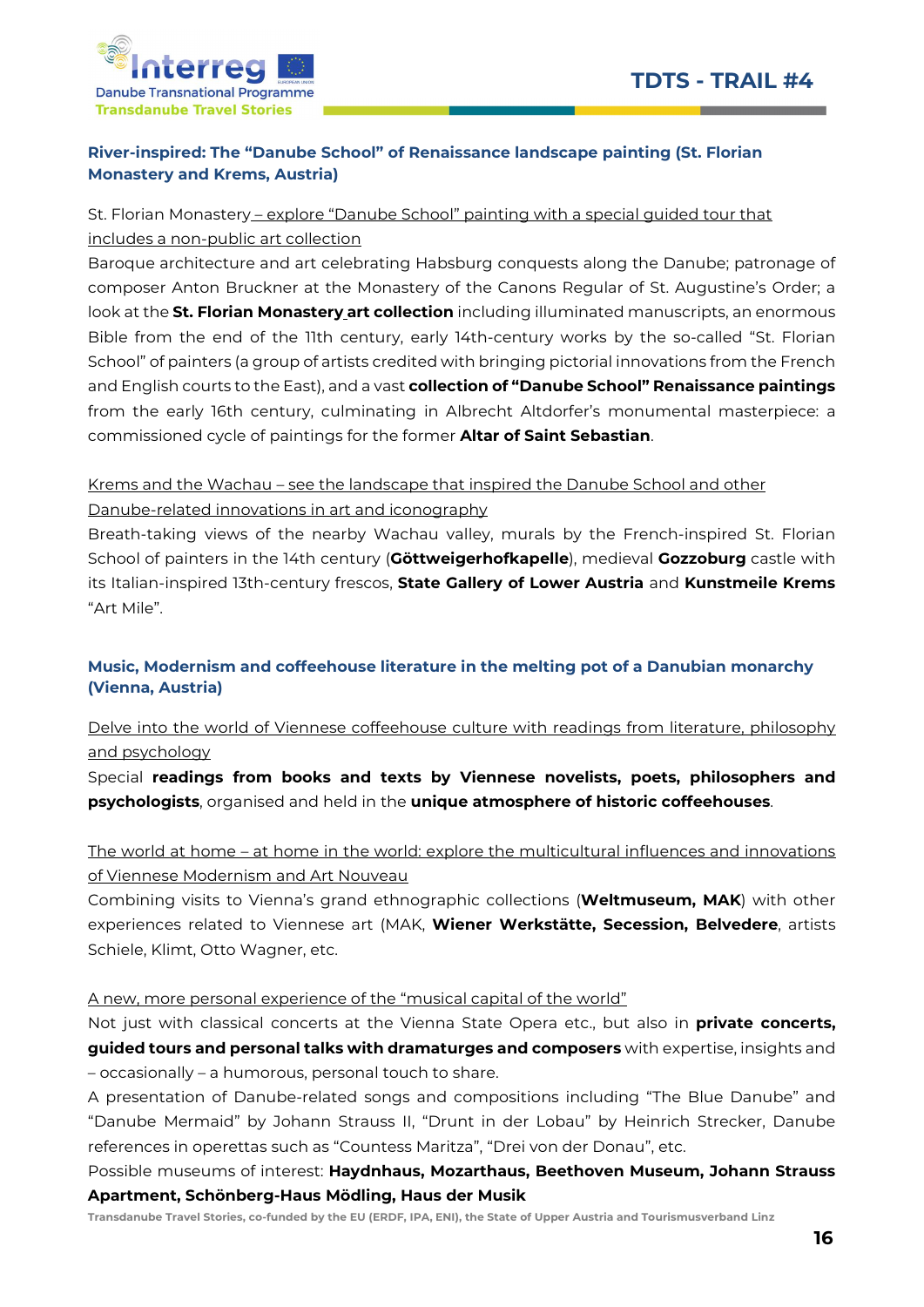

#### The cultural legacy of Baroque-era generals, emperors and art collectors (Marchfeld Palaces, Austria)

#### Schloss Hof: Prince Eugene, Maria Theresia and the Splendour of a Danubian Baroque country manor

Schloss Hof: Explore various aspects of Baroque architecture and life, including the palace and its gardens, as well as a working manor farm, authentic cuisine in the kitchens, etc.

Waning days of a feudal world: Schloss Eckartsau as the hunting lodge of Archduke Franz Ferdinand and final refuge for Emperor Charles I ("The Last") of Austria-Hungary

Eckartsau Palace: Site visits offer a vivid glimpse of everyday aristocratic life at that time, as the rooms have been kept exactly as they were left when the Imperial family departed for exile in 1918, including decorations from their last Christmas, etc.

#### Marchegg Palace: the changeable fate of a Marchfeld palace

Marchegg was founded as a medieval castle town by Ottokar II, King of Bohemia when Austria was part of Bohemia. Later, a Baroque residence of the aristocratic Salm and Pállfy families, the castle saw complete decline and near ruin in the 20th century. It was only recently renovated as part of preparations for the Lower Austria State Exhibition, which it is set to host in 2022.

#### Houses of God overlooking the Danube: Religious architecture, culture and identity (Pannonhalma–Esztergom Region, Hungary)

Exploring monastic tradition, Baroque splendour and wine culture: Pannonhalma Archabbey Pannonhalma Archabbey: Baroque architecture in dramatic surroundings, library, wine cellar, St. Martin's Basilica; the project partner Via Sancti Martini offers a special experience through wine tasting.

#### The spirit of 19th-century Hungarian Revivalism: Esztergom Basilica

Esztergom Basilica: a classicist "national basilica" built 1838–1846 on the site of an early capital of the medieval Kingdom of Hungary. The city was destroyed by Mongols in 1246. Experience the acoustics of this massive building through music, perhaps an organ concert?

#### An architecture of constant change: The monuments of fallen Danubian empires (Budapest, Hungary)

#### Delve into the legacy of an "Oriental" Danubian empire: Ottoman Budapest

Tomb of Gül Baba and Rózsadomb (Rose Hill), legacy of Bektashi philosophy, Ottoman bath culture, a visit to one of Budapest's famed "Turkish Baths" ...

## "Imperial" monuments and Hungarian cultural revival in Habsburg-ruled Budapest

Historicism and Art Nouveau architecture, Hungarian State Opera House, Royal Palace, **Széchenyi Chain Bridge**, the Gothic Revival architecture of the **Hungarian Parliament** Building, former Imperial Navy river gunboat SMS Leitha …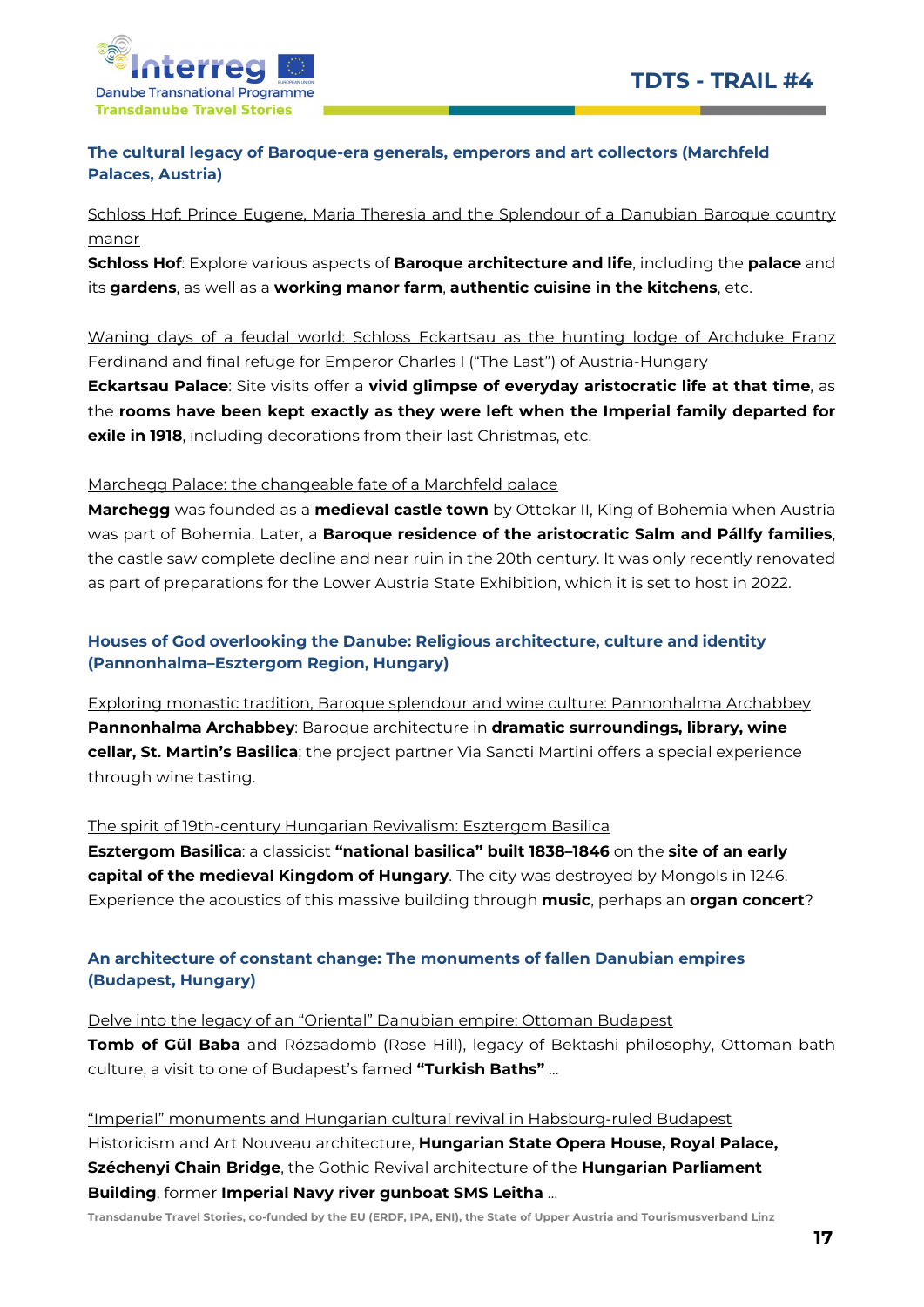



Monumental architecture of the Communist Soviet Empire – "Stalintown"

Special guided tour of Stalinist architecture in the **Dunaújváros (former "Stalinváros")** district

Experiencing a philosophy of change: Budapest schools of music, thought and mathematics Meeting with university philosophers and mathematicians, visiting concerts, permanent exhibition at the Liszt Ferenc Academy of Music (lisztmuseum.hu), the Zeneakadémia (kodaly.hu) museum, Bartók Emlékház …

#### Fin-de-siècle, Art Nouveau and Jewish heritage in Danubian Europe (Oradea, Romania / Szeged, Hungary / Subotica, Serbia)

Oradea – Explore a blend of Art Nouveau and Jewish Heritage

Classic and late Art Nouveau (Apollo, Stern and Moskovits Mitza Palaces, Art Nouveau Museum)

Hungarian Secession (Black Eagle Palace; distinctive Hungarian take on Art Nouveau with particular emphasis on Asian and Far-East inspiration)

Jewish Modernism (Poynár House, Ullmann Palace) versus traditional, non-Jewish elites' more conservative ("eclectic style", not Art Nouveau) public buildings. (project partner: Art Nouveau European Route, Oradea)

Szeged – cultural innovation through a natural disaster, the "phoenix" of Art Nouveau

Magnificent fin-de-siècle architecture and impressive public squares (Széchenyi tér, Kárász utca, Klauzál tér, Dóm tér, magnificent buildings in Historicist and Art Nouveau styles) Expansive and beautiful religious structures: Votive Church, Church of St. Nicholas or Serbian Orthodox Church (18th century) and New Synagogue (fourth largest synagogue in the world, combining aspects of Historicism and Art Nouveau – "fin-de-siècle" style) (project partner: Art Nouveau European Route, Oradea)

Subotica – Art Nouveau in Serbia's most multi-ethnic city

Synagogue, Catholic and Orthodox churches, but also public buildings (City Hall, historic theatre demolished in 2007 despite protests and rebuilt ...

#### A "Gibraltar on the Danube", an "Athens" of national liberal culture, a Serbian "Rome" (Novi Sad, Petrovaradin and Sremski Karlovci, Serbia)

Exploring architectural manifestations of a Danubian empire - **Petrovaradin Fortress** Guided tour of Petrovaradin's underground tunnels and lunch / dinner at a fantastic fish restaurant overlooking the Danube.

A visit to the Danubian "Athens of Serbia" – Novi Sad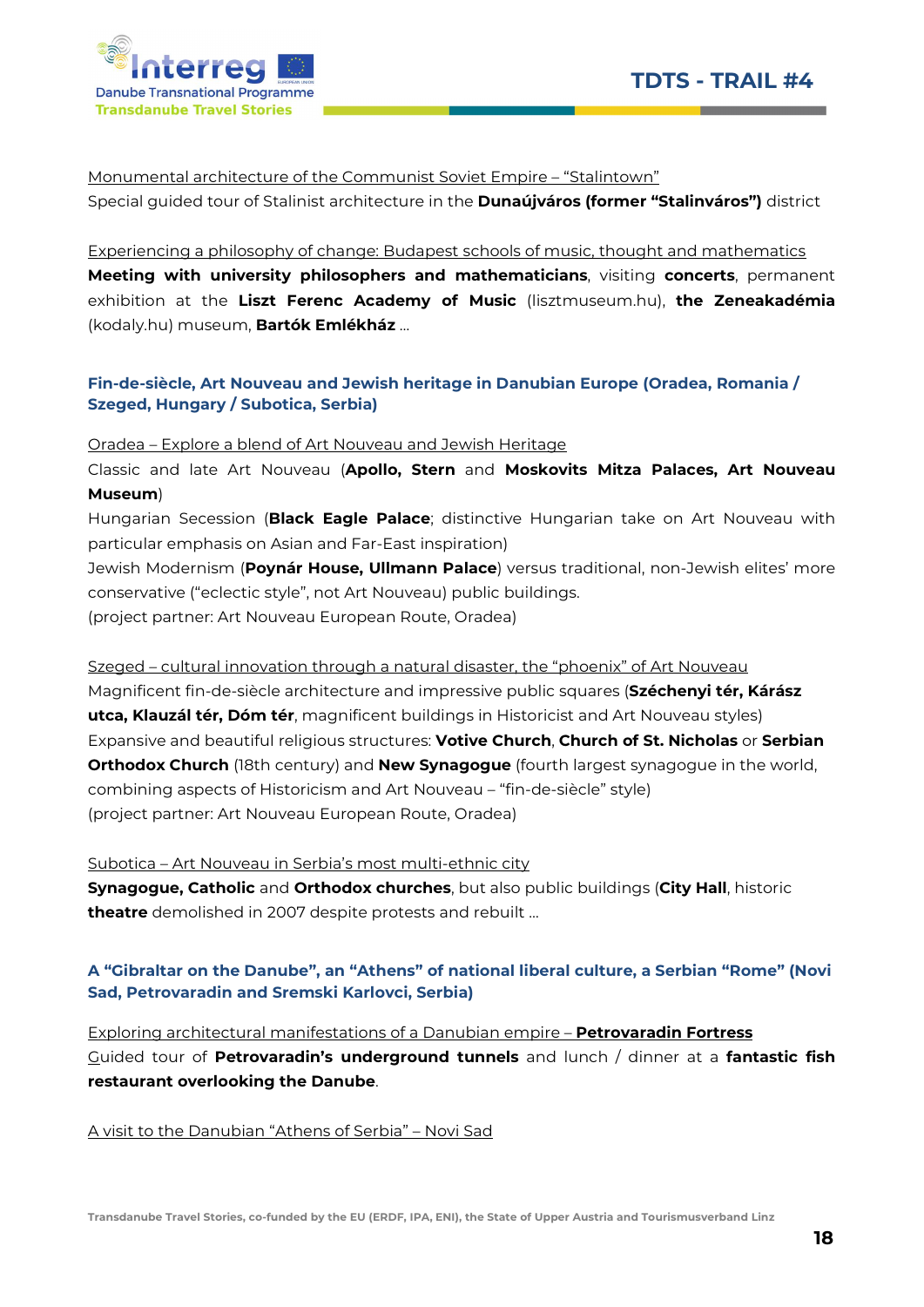

A look at Matica Srpska and a special presentation / guided tour on the codification of the written Serbian / Serbo-Croat language under Austrian patronage, along with the cultural importance of the Matica Srpska cultural club and library.

The cultural legacy of Austro-Serbian Orthodox archbishops – Sremski Karlovci Special guided tours or other experiences at the Cathedral of St. Nicholas / Patriarchate Court.

#### Orient meets Occident: Cultural encounters between Grand Viziers, a Paris-style bohéme and "Titoslavia" (Belgrade, Serbia)

A closer look at Belgrade's Eastern architectural heritage

Ottoman Kalemegdan Fortress, Türbe of Ottoman provincial governors, references to siege and conquest by Prince Eugene, medieval Orthodox Saint Petka Church, modern Serbian Orthodox **Temple of Saint Sava** and other monuments reflecting a Soviet cultural and political orientation – best experienced with a special guided tour?

A closer look at Belgrade's Western architectural heritage

Sculptures by Ivan Meštrović at the Kalemegdan Fortress and 19th-century boulevards and public buildings, "Paris of the Balkans", Skadarlija.

The "third way": cultural echoes of the second Yugoslavia and its "bloc-free" ambitions between East and West

Museum of Yugoslavia and Tito Mausoleum

Belgrade musical heritage between "East" and "West"

Serbian National Theatre, Madlenianum Opera and Theatre with ballet ensemble, Balkan pop phenomenon / Balkan disco - best experienced by visiting performances, concerts, etc.

Belgrade cuisine between East and West Special lunch / dinner in Skadarlija

#### Back to where it all started: Folk culture and life with the river (Lonjsko Polje Nature Park, Croatia)

Riverside life and folk culture – the traditional villages Krapje and Čigoč

200-year-old wooden houses with beautiful carvings, raised on stilts on account of flooding. Experience the **traditional music and food** of riverside communities. If possible, meet with **fishermen or boatmen** whose lives are closely entwined with the river and hear their stories.